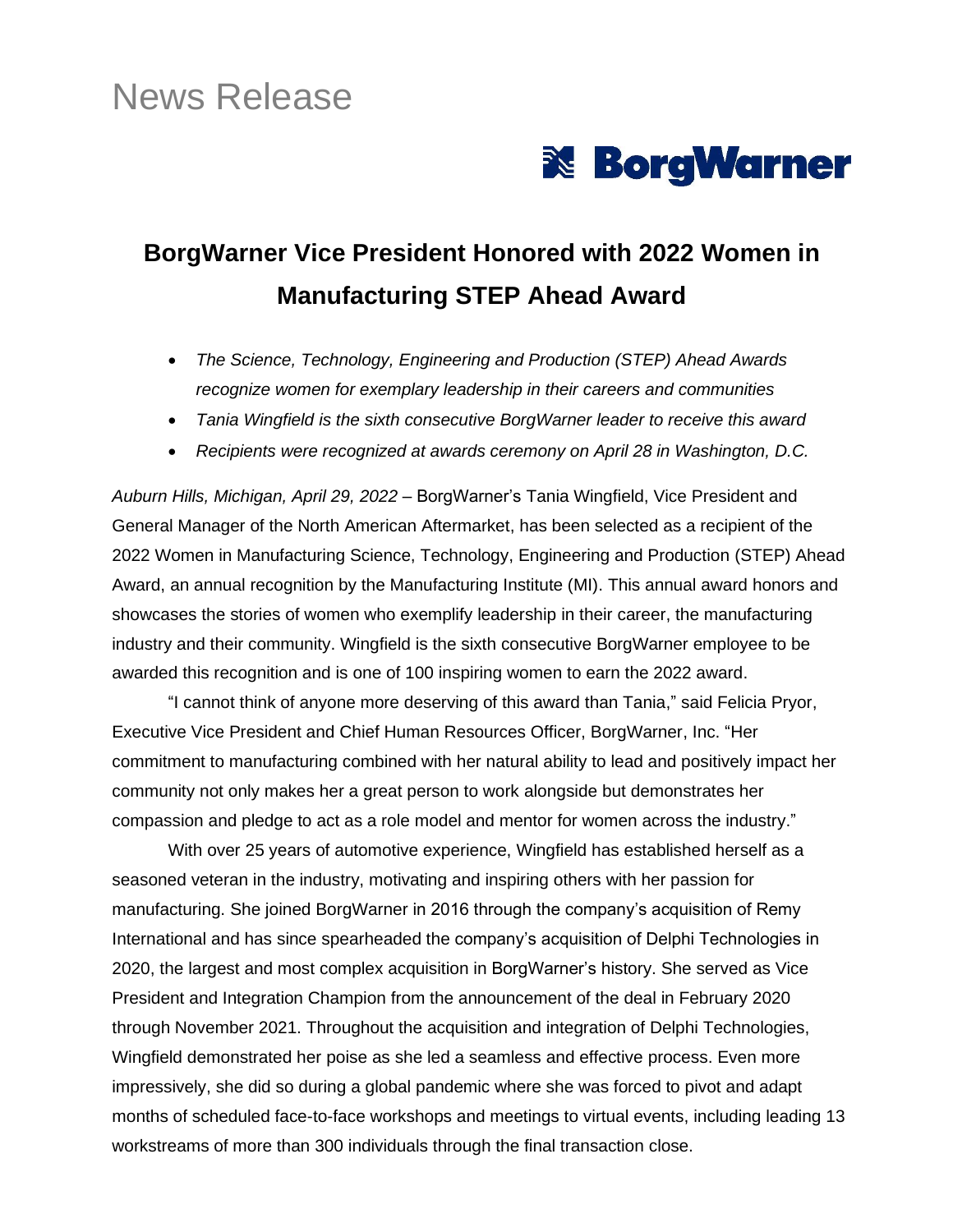Wingfield is an executive sponsor of the Women in Leadership (WIL) program at BorgWarner, which supports women and helps them build their careers by coming together to network, share their experiences and learn from one another. Wingfield also participates in and previously acted as a mentor in the company's Women Rising program, which aims to help women with self-awareness in the early stages of their careers. Additionally, she is an active member of the Society of Women Engineers (SWE) and has taken time within her career to participate as a presenter in industry forums dedicated to supporting women within manufacturing, including the Women Driving Forward event.

Within her community, Wingfield sat on the board at GymLove, a nonprofit organization that provides integrated gymnastics programs for athletes with special needs. She and her husband own a local gym that the GymLove program utilized, allowing Wingfield to use her experiences as a business professional to amplify the awareness and reach of the program to positively impact her community. Additionally, Wingfield sits on the board and is acting treasurer at Indianapolis Vineyard Church, where she has been an active member for over 15 years, participating in the local food pantry and leading small groups to provide care and kindness to those who need it most.

"The STEP Ahead Awards are central to the industry's efforts to recognize and empower women," said MI President Carolyn Lee. "Our Honorees and Emerging Leaders serve as role models and have their own multiplier effect on the number of women in the workforce, paying it forward to help others find their way into a successful, rewarding career in modern manufacturing. After 10 years of STEP Ahead Awards, we've honored more than 1,100 women leaders in manufacturing, who in turn have impacted hundreds of thousands of individuals through mentoring and volunteer work. We're so proud of all these women, and we can't wait to see what STEP and its Honorees and Emerging Leaders will accomplish in the next 10 years."

Award recipients were recognized during a ceremony on April 28 in Washington, D.C.

### **About BorgWarner**

For more than 130 years, BorgWarner has been a transformative global product leader bringing successful mobility innovation to market. Today, we're accelerating the world's transition to eMobility — to help build a cleaner, healthier, safer future for all.

#### **About The Manufacturing Institute**

The Manufacturing Institute grows and supports the manufacturing industry's skilled workers for the advancement of modern manufacturing. The MI's diverse initiatives support all American workers, including women, veterans and students, through skills training programs, community building and the advancement of their career in manufacturing. As the workforce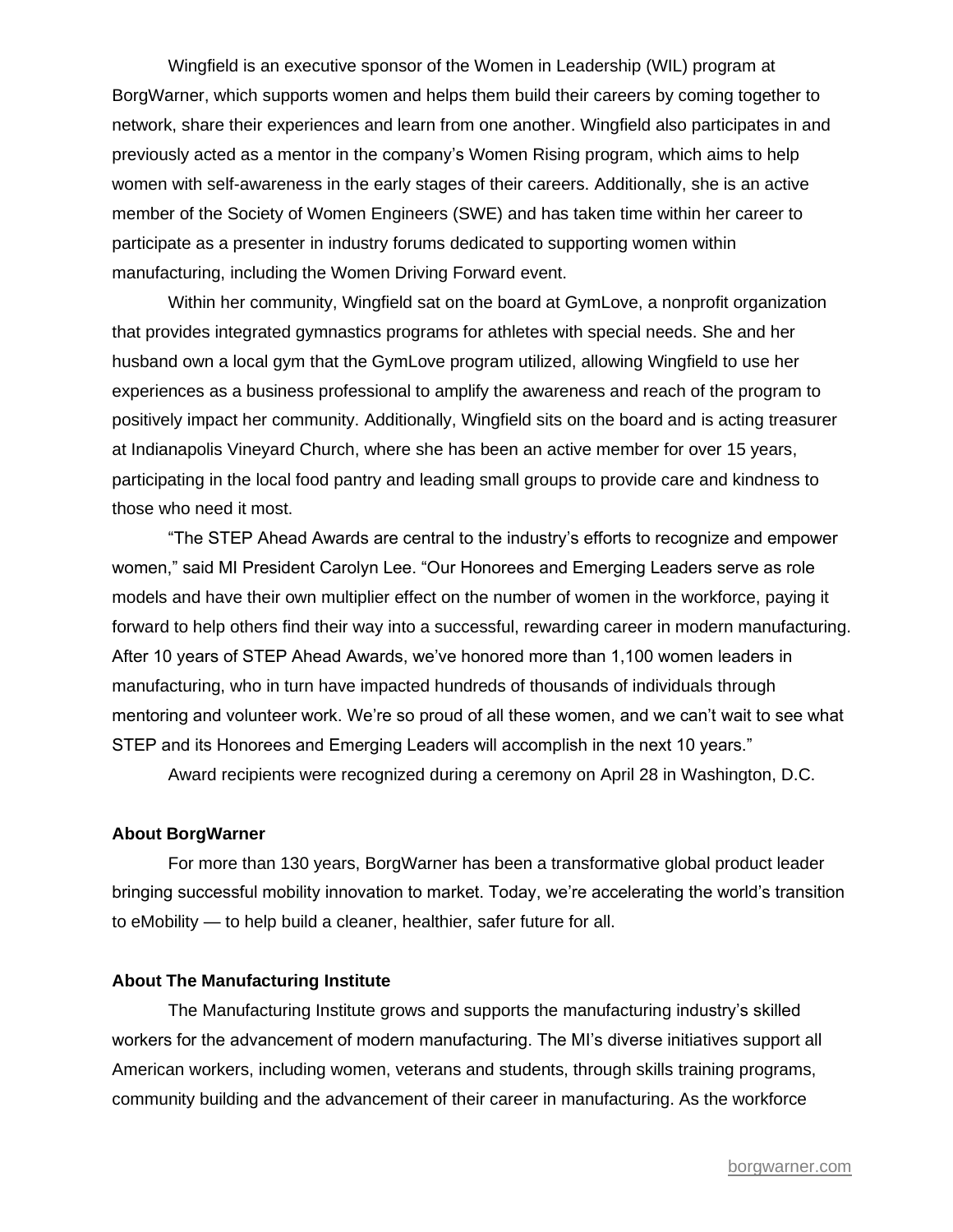BorgWarner Inc. (BorgWarner Vice President Honored with 2022 Women in Manufacturing STEP Ahead Award)

development and education partner of the National Association of Manufacturers, the MI is a trusted adviser to manufacturers, equipping them with resources necessary to solve the industry's toughest challenges. For more information, please visit [www.themanufacturinginstitute.org.](http://www.themanufacturinginstitute.org/)



Tania Wingfield, Vice President and General Manager of the North American Aftermarket, is a recipient of the 2022 Women in Manufacturing Science, Technology, Engineering and Production (STEP) Ahead Award

**Forward-Looking Statements:** This press release may contain forward-looking statements as contemplated by the 1995 Private Securities Litigation Reform Act that are based on management's current outlook, expectations, estimates and projections. Words such as "anticipates," "believes," "continues," "could," "designed," "effect," "estimates," "evaluates," "expects," "forecasts," "goal," "guidance," "initiative," "intends," "may," "outlook," "plans," "potential," "predicts," "project," "pursue," "seek," "should," "target," "when," "will," "would," and variations of such words and similar expressions are intended to identify such forward-looking statements. Further, all statements, other than statements of historical fact contained or incorporated by reference in this press release that we expect or anticipate will or may occur in the future regarding our financial position, business strategy and measures to implement that strategy, including changes to operations, competitive strengths, goals, expansion and growth of our business and operations, plans, references to future success and other such matters, are forward-looking statements. Accounting estimates, such as those described under the heading "Critical Accounting Policies and Estimates" in Item 7 of our most recently-filed